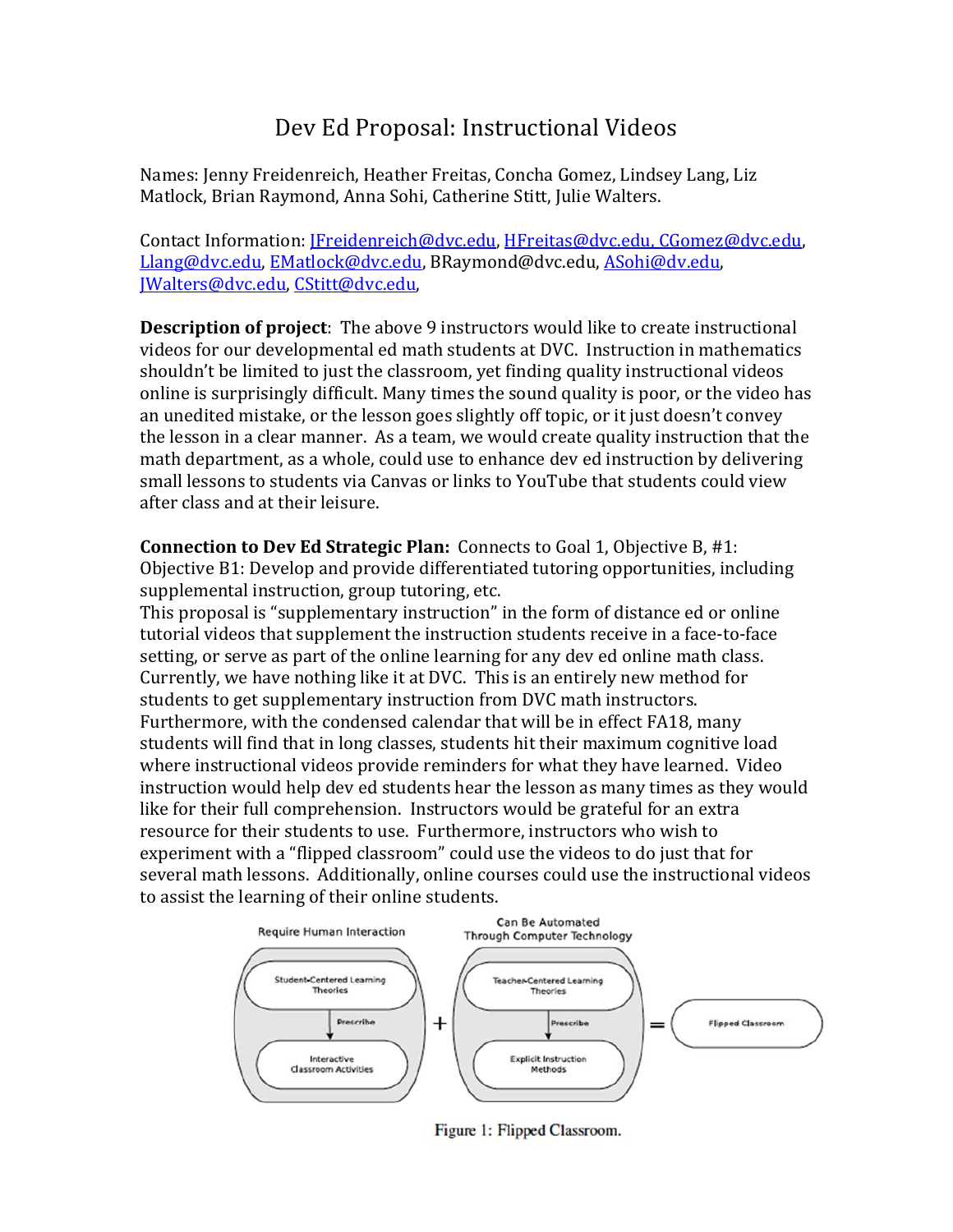**Category** most **relevant to this proposal**: Category D: Supplemental instruction and tutoring.

**Ways to measure the need**: Not all students understand 100% of what is said in class. When a student comes to class, he or she may absorb some of the lesson, but much of it can be lost by distraction, a break in concentration, not understanding one part of the lecture and then tuning out, or they may have understood it but the homework seems beyond the lecture. These are all challenges a developmental ed student will face. We want to give students the tools to overcome obstacles like these. This proposal (create a bank of instructional videos) will serve our students who found the classroom lecture too fast-paced or the student would like extra instruction that they can pause, rewind, and hear again. Our developmental ed students are often not the best note-takers, so video instruction can help assist students where their notes did not capture the full extent of a lecture. Furthermore, many college-level courses expect a student to have mastered their basic skills in math. If a student recognizes that they need a refresher, they could use these instructional videos to brush up, using "just in time" remediation for their collegelevel course. Video instruction outside of the classroom enhances learning. It assists the student who recognizes they need a little extra time to learn a concept. Students have various cognitive load capacities. The longer the class meets in one sitting, and the less familiar the student is with what they are learning, the more likely students will hit their learning capacity and need some extra time to absorb concepts outside of class. Instructional videos will give students the extra support they need. After the instructional videos are posted, we can measure how often students use them as a resource.

The instructional videos will be blended into the class making it difficult to measure this one resource's effectiveness in a student's ultimate success in the course. However, we can create a survey for students, asking them on a scale of 1 to 5, how effective the instructional videos were in helping them understand concepts presented in the course.

**Project timeline:** The videos will be produced starting Spring 2018. The 9 instructors (see page 1) will collaborate, discuss, share, and produce at least one video each by June, 2018 that can be shared with the department. We'll create tips and learn pitfalls and best practices, and create a "branded" look so that the videos clearly belong to DVC Math. After Spring 2018, the 9 instructors will continue to create online videos that are particularly "on demand" in the math department, while helping other instructors to join the effort to producing, collaborate and sharing instructional videos.

**Project Management:** This is a new project. See page 3 for timeline.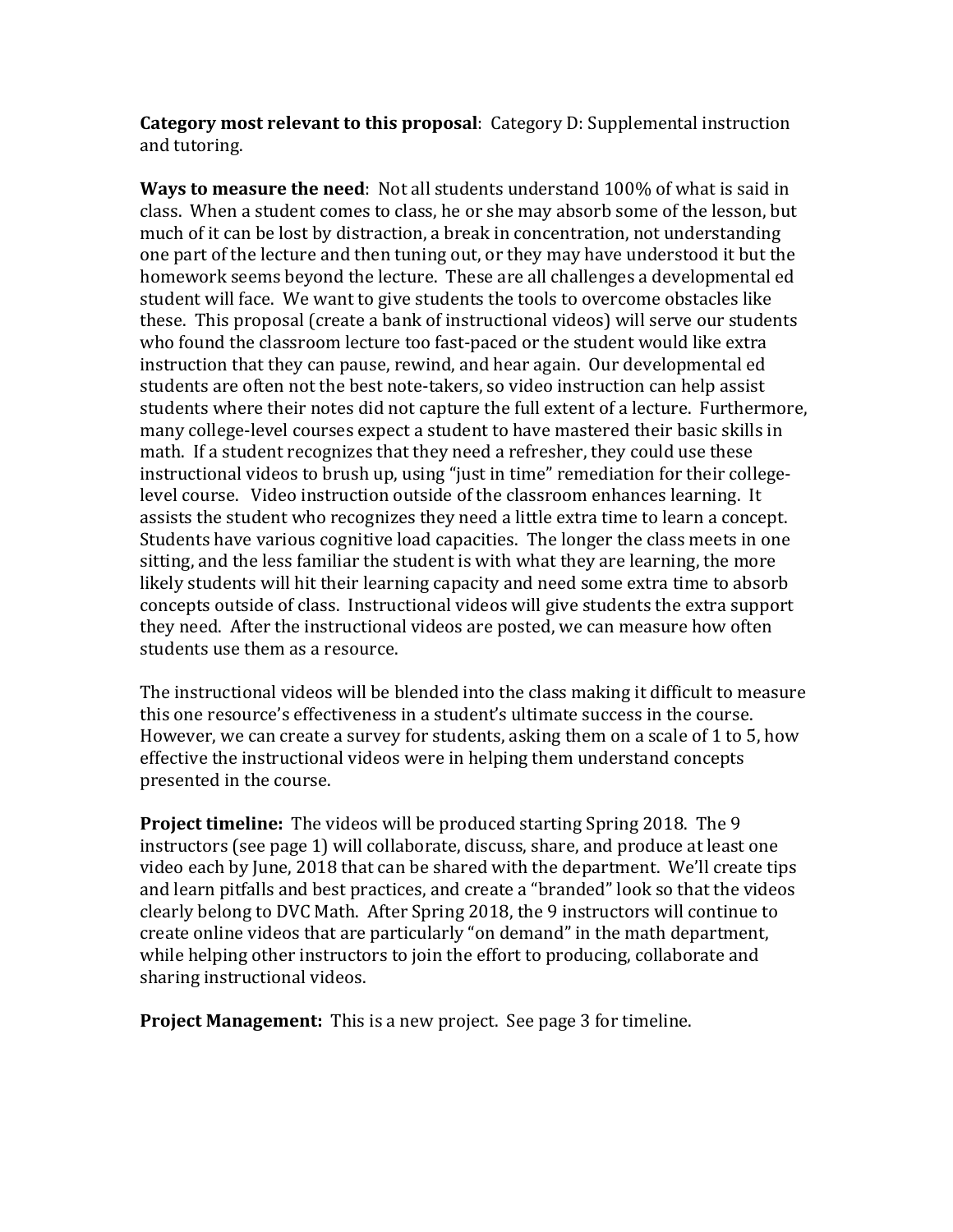#### **Timeline/Benchmarks:**

Fall 2017 - Settle on necessary equipment and purchase by December 10, 2017. Spring  $2018 -$  eight meetings (2 hour per meeting) with the 9 math faculty who are involved will be collaborative while folks get up to speed with videos, equipment, agreed upon quality control and view each other's progress.

May, 2018: Report progress to Dey Ed Committee (End of Phase I)

June 2018 -- each of the 9 collaborators will have completed one video which will be shared with department.

Fall 2018 -- perfecting the art, produce more videos and share more. Survey students in classes that use the instructional videos to gauge student opinion and any improvement or modifications of the videos will be assessed.

December, 2018 – Report progress to Dev Ed Committee (End of Phase II) SP19 and beyond: Passing the gauntlet – train more math instructors to use instructional videos and

#### **Ongoing maintenance:**

Making the instructional videos available to all instructors, announcing and showcasing (flex activities) how the videos can be used effectively, while also training interested instructors how to create them, use technology in innovative ways, and improve our teaching while using technology will be the  $3<sup>rd</sup>$  phase. May, 2019: Report progress to Dev Ed Committee (End of Phase III).

#### **Budget:**

#### **Equipment Costs for 5 PC users, 4 Mac users + 1 extra PC "loaner" for all dept. use**

| Surface Pro Tablets (PC users): \$1,300 x 6 =     | \$7,800 |
|---------------------------------------------------|---------|
| Keyboard for Surface Pro: $$110 x 6 =$            | \$660   |
| Surface Pen: $$108 x 6 =$                         | \$648   |
| Surface Pro/iPad case: $$50 \times 10 =$          | \$500   |
| iPad (Mac Users) 12.9" 256 GB : \$1,050 x 4 =     | \$4,200 |
| Keyboard for iPad: $$187 \times 4 =$              | \$748   |
| Apple Pencil for iPad Pro: $$108x4 =$             | \$432   |
| Camtasia licenses for all computers: 10 x \$200 = | \$2,000 |
| PDF Annotator licenses (PC): \$70 x 6 =           | \$420   |
| Notability (Mac) $$10 x 4 =$                      | \$40    |
| external microphone: $$130 \times 10 =$           | \$1,300 |

#### **Approximate hourly compensation for time:**

Collaborative meetings (14 hours/person) 16 hours x  $$70/h$ our x 9 = \$10,080

TOTAL BUDGET SALES SERVICES SALES SALES SALES SALES SALES SALES SALES SALES SALES SALES SALES SALES SALES SALES SALES SALES SALES SALES SALES SALES SALES SALES SALES SALES SALES SALES SALES SALES SALES SALES SALES SALES SA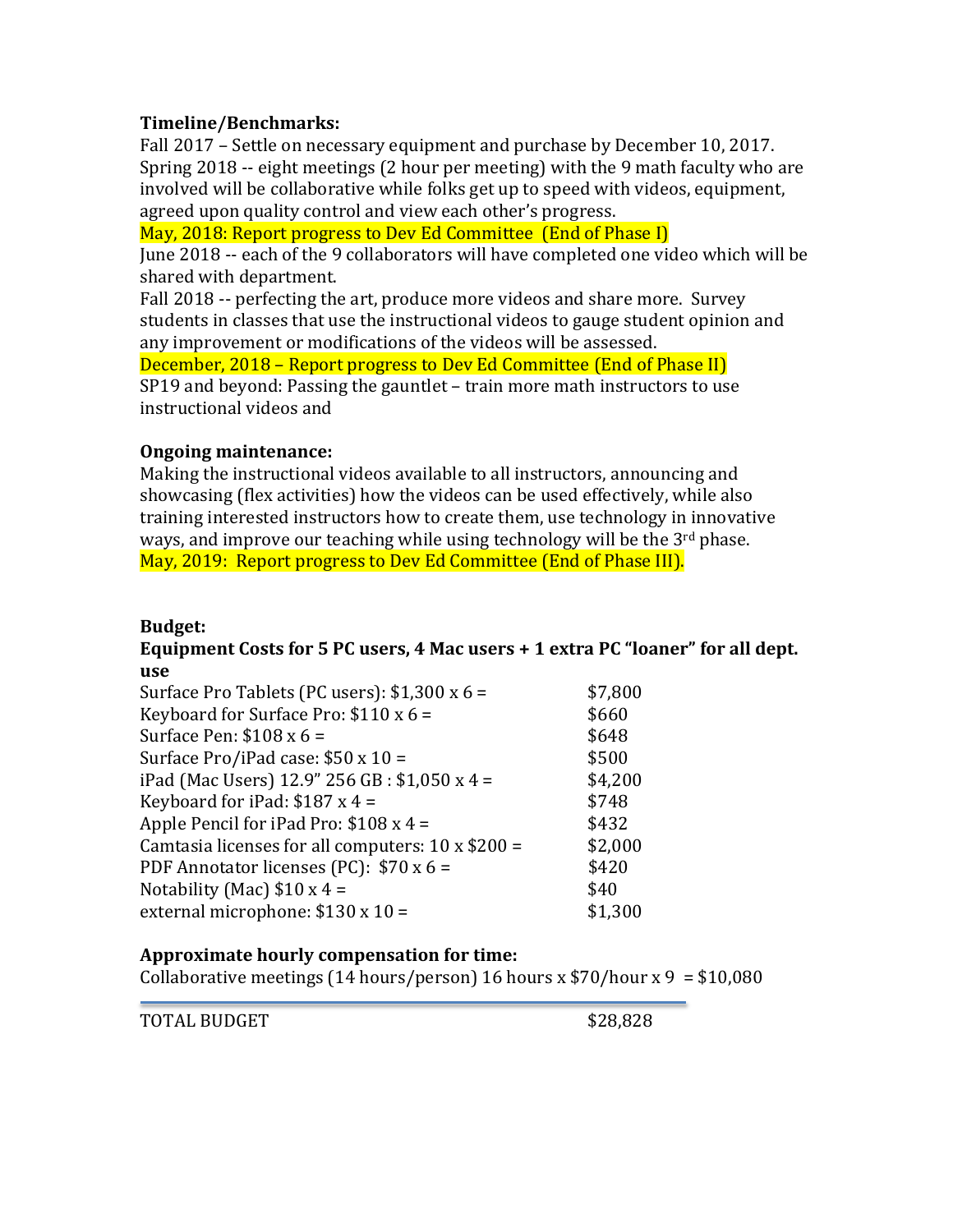## **Developmental Education Committee Proposal: Umoja Think Tank**

**Name/s:** Heidi Goen-Salter and Yvonne Canada-Clarke

**Position/s at the college:** Umoja Co-Coordinators (English instructor and Counselor)

**Contact information:** hgoensalter@dvc.edu

**Description of project: Umoja Think Tank:** A two-day intensive think tank where the Umoja Co-Coordinators can explore the data and pursue the questions that arise during the school year; can diagram how the program might be improved; can revisit some of our earlier plans, hopes, and assumptions; and can create a detailed proposal to bring back to the coordination team and the Steering Committee in fall. We would use the data provided by the District, data from our in-house student surveys, and the research and best practices shared by the Equity Committee.

#### **Connection to DE Strategic Plan**

Which of the 3 goals does this project address?  $#2$ : The college will improve the alignment of its governance, operational and planning processes to drive institutional effectiveness.

#### **Which objective/s in that goal does the project address?**

2A. Move the college towards increased evidence-based inquiry and decision-making about developmental education.

#### **BSI compatibility:** BSI Expenditure Guidelines, May 1, 2015

file:///Users/Lisa/Documents/Developmental%20Ed%20Committee/BSI%20Expend%20 Guide%20v1505010923ELN%20(1).pdf

Check the box below that reflects the BSI category most relevant to your proposal: Category A: Program and curriculum planning and development

Ways to measure the need (program review, survey, research data, etc.) **?** 

#### **Connection to program review (if possible):**

We have included this in our Umoja budget request and will include this request in Umoja Program Review, asking to have this institutionalized.

**Identified as a need by a department or college committee:** No, this is strictly an Umoja request.

#### Project Management

 New or continuing BSI proposal? **Continuing.** Project timeline: **SU 18** Ongoing maintenance: **N/A** Benchmark/progress report/periodic check in & assessment/ /updates— Data/outcomes: **Report/Action Plan written at end of two days. Shared with DE Committee.**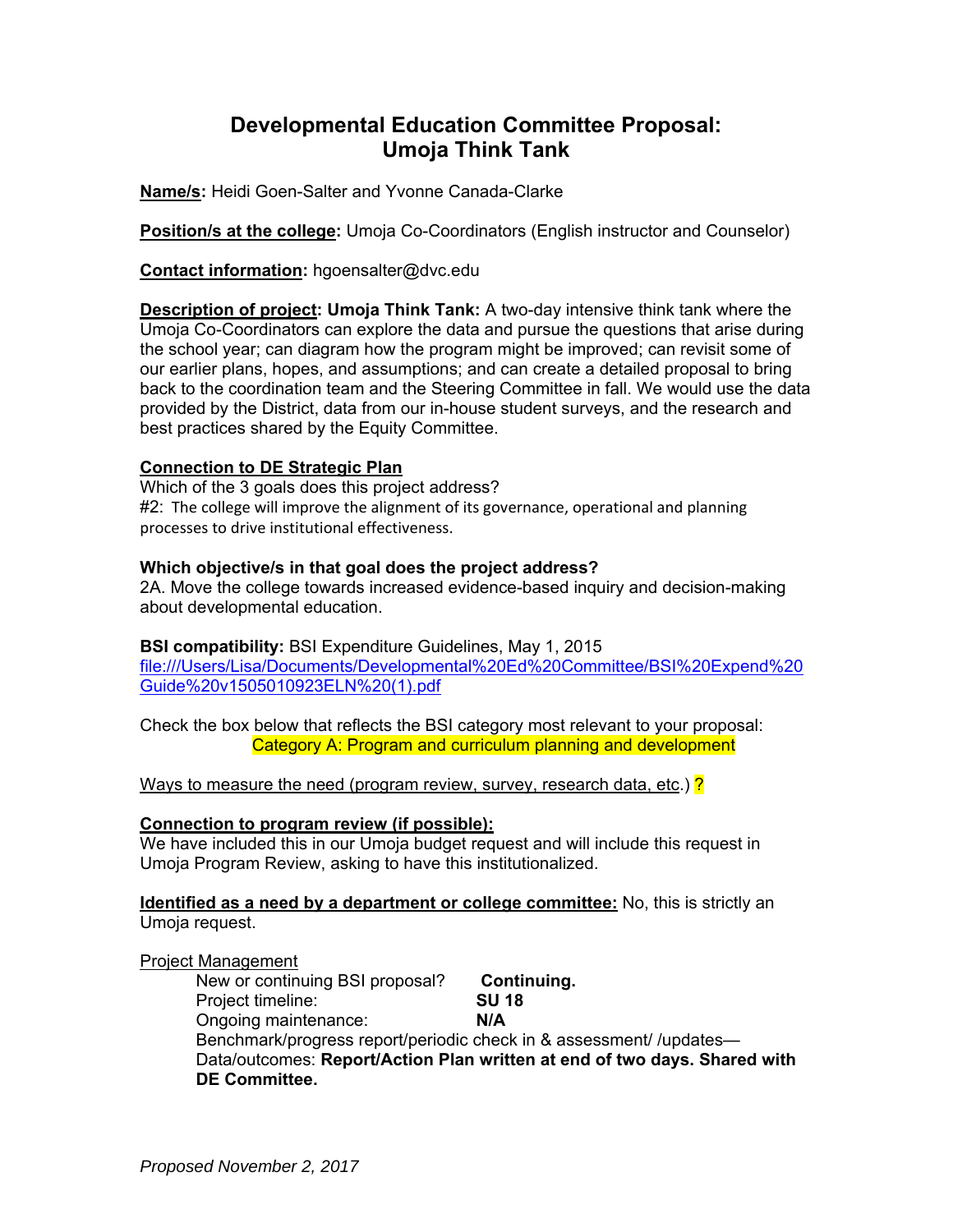#### **Budget**

"Certificated Other" rate for two-three people (3 people if we find an incoming coordinator) for two 8 hour days. To be done in July or early August. Approximately \$1900 (2 ppl)-\$2880 (3 ppl).

#### **Longevity**

Extending beyond current academic year? Ideally, it will be every summer. How might this project be institutionalized in future? Program Review request to have it institutionalized in regular Umoja budget.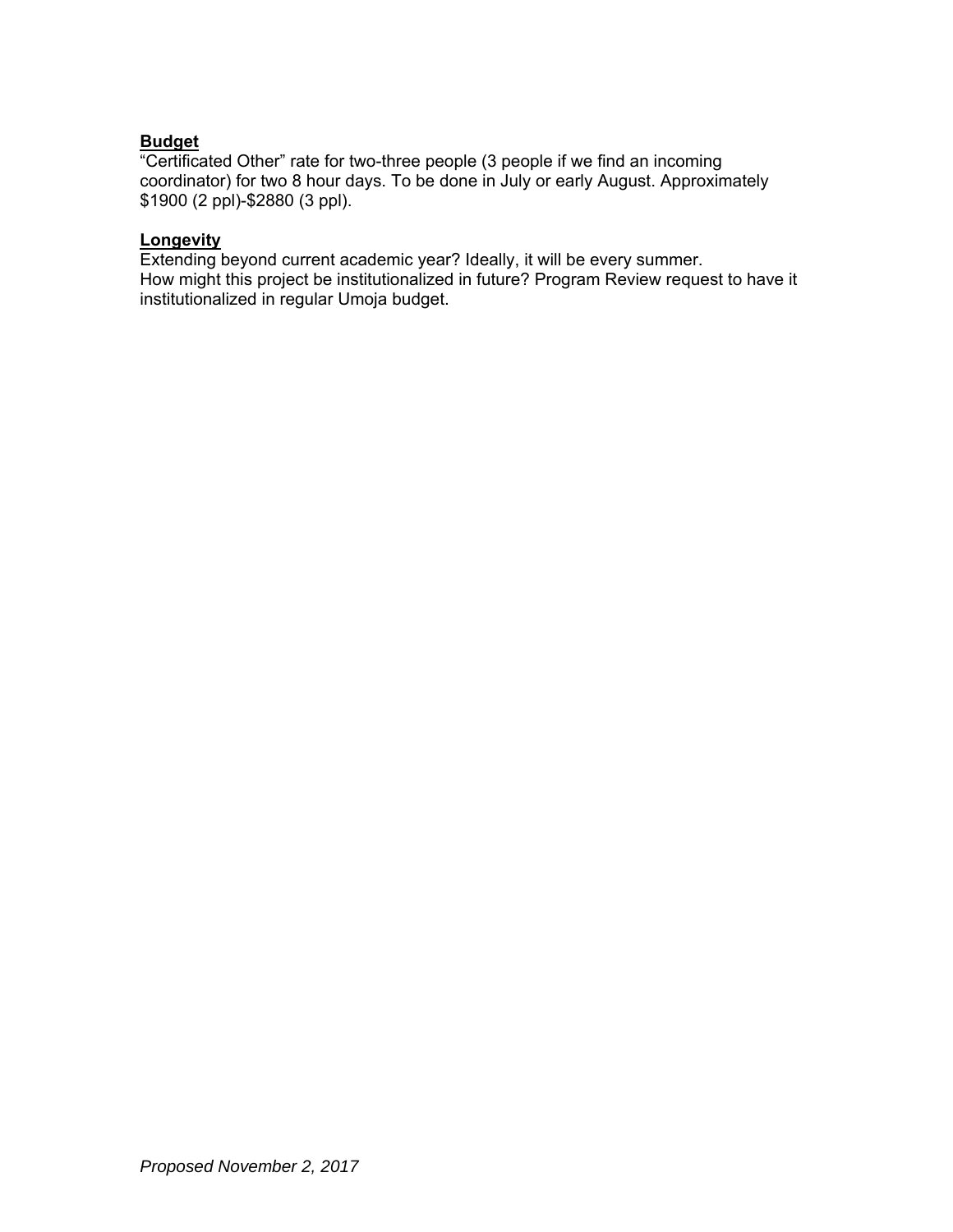## **Developmental Education Committee Proposal: Umoja Summer Learning Institute**

**Name/s:** Heidi Goen-Salter and Yvonne Canada-Clarke

**Position/s at the college:** Umoja Co-Coordinators (English instructor and Counselor)

**Contact information**: hgoensalter@dvc.edu

#### **Description of project: Umoja Mini-Summer Learning Institute**

A 2-day in-house training on Umoja practices and principles, open to any DVC (and District) faculty, staff, and administrators interested in learning more about Umoja, and/or how to "Umojafy" the work they do in order to more effectively teach/serve African American students. Two to three facilitators would lead the workshop, for up to 20 participants. Lunch would be included both days.

#### **Connection to Developmental Education Committee Strategic Plan:**

#### **Which of the 3 goals does this project address?**

Goal #1: The college will foster excellence by integrating best practices in academic programs and student support services.

#### **Which objective/s in that goal does the project address?**

E.2: Increase equity in underprepared student success [by providing] professional development resources and training that deliver concrete strategies to improve success and retention rates for underperforming groups.

**Check the box** below that reflects the BSI category most relevant to your proposal: Category G3: Professional development

#### **Ways to measure the need (program review, survey, research data, etc.) (?)**

#### **Connection to program review (if possible):**

We have included this request in Umoja Program Review, asking to have this institutionalized.

Identified as a need by a department or college committee:

The campus has reported that there is a need for more Professional Development around issues of equity, diversity, cultural sensitivity, etc.

#### **Project Management**

 **New or continuing BSI proposal? Continuing** 

**Project timeline**  SU18

Ongoing maintenance Benchmark/progress report/periodic check in & assessment/ /updates N/A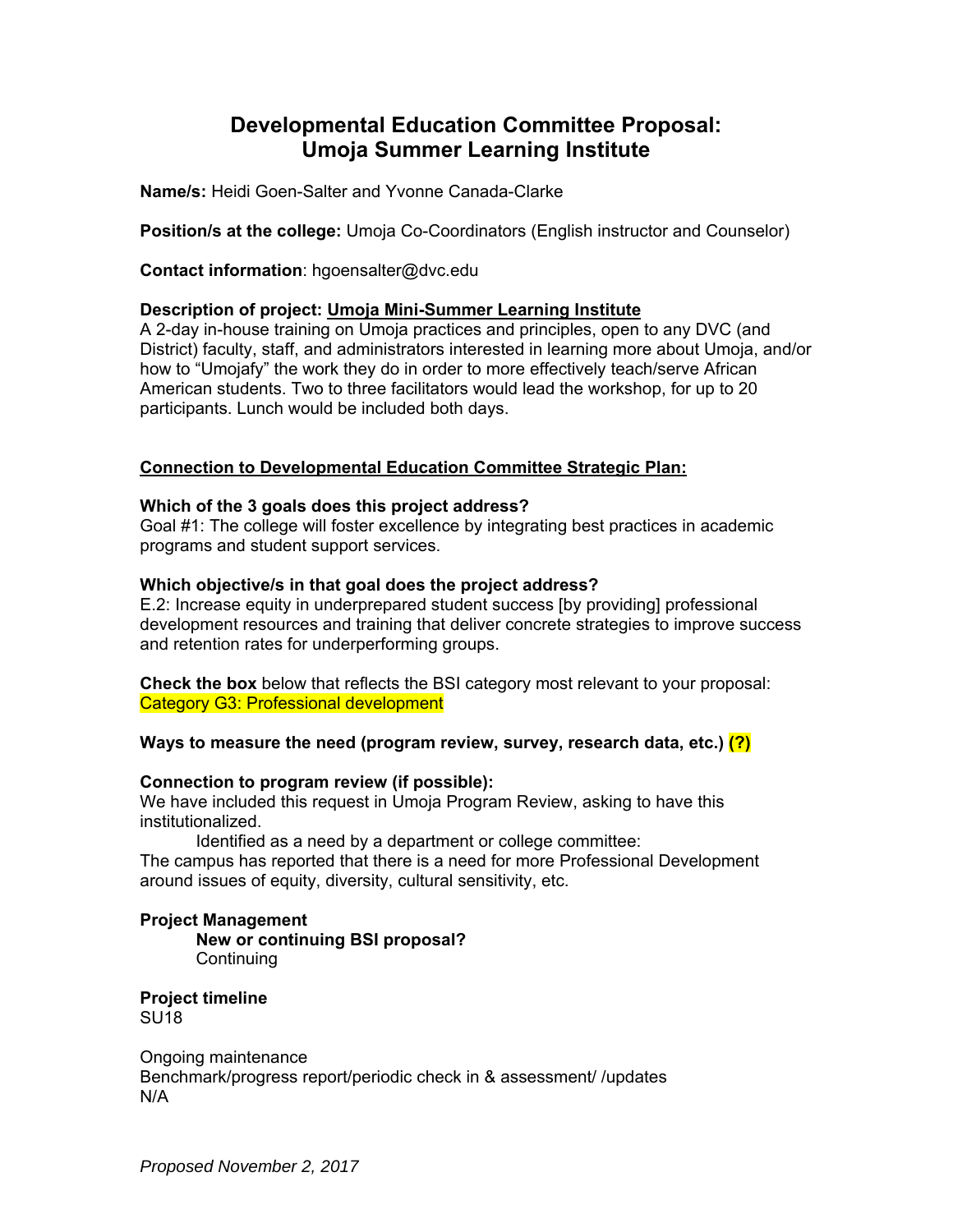**Data and outcomes** - Ways to assess measurable outcomes Evaluation given at end of 2-day institute

#### **Budget**

- \$1000 for each of two presenters; \$750 each if we have 3 presenters (for prep, creating/gathering materials, recruiting/registering participants, and leading the workshop). [\$2000-2250]
- \$150 stipend (or equivalent) for each participant (15-20 participants) [\$2250-3000]
- \$20 (\$10x2 days) for lunches for each participant + presenters (17-22 participants + presenters) (\$340-400]
- \$100 for supplies (binders with materials). [\$100]
- Possible dates: Early June (before 6/30/17)

#### TOTAL: \$4,690-\$5,750

**Categories Longevity** Extending beyond current academic year? How might this project be institutionalized in future?

Program Review request to have it institutionalized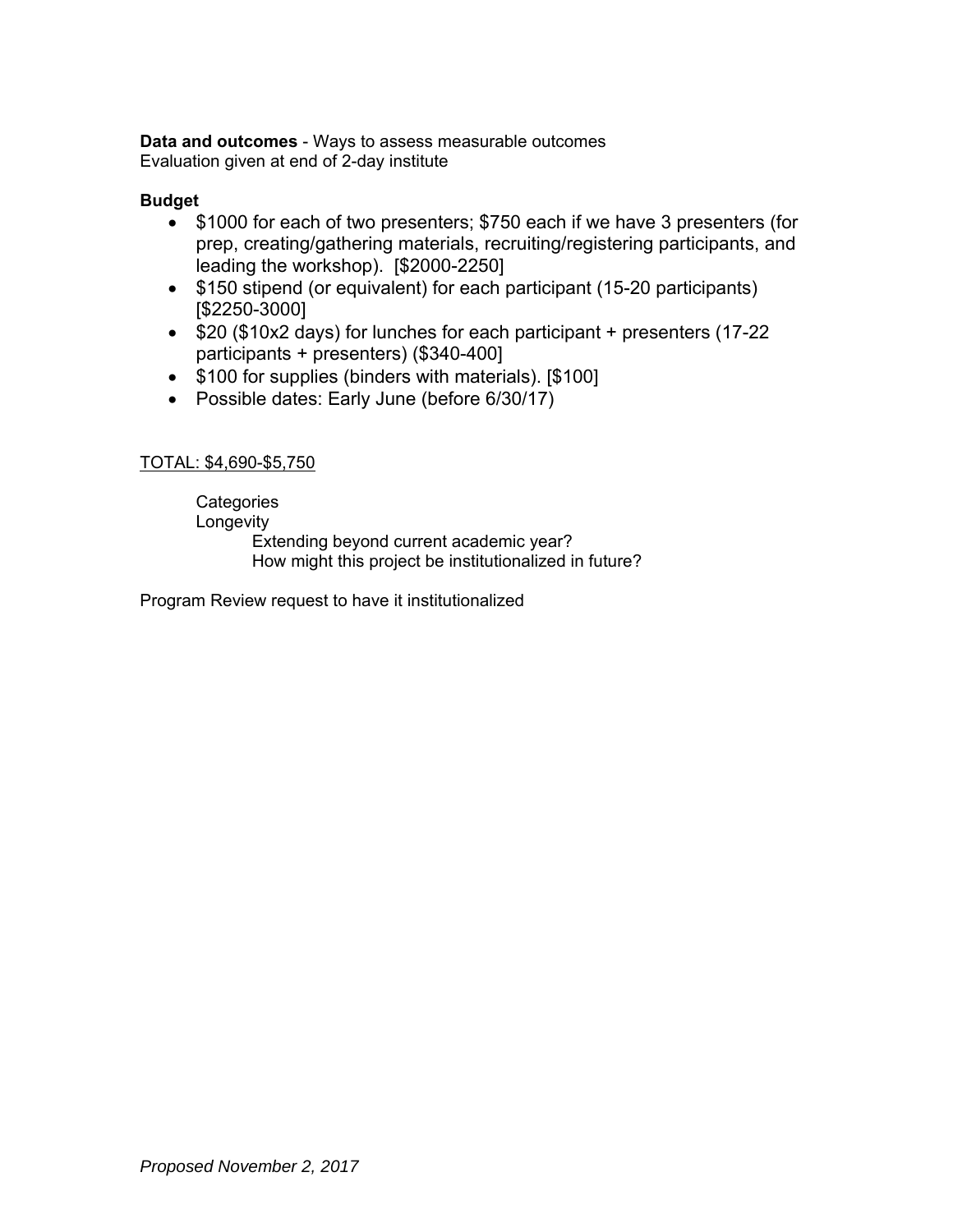# BSI Advance Estimate (October Revise)

| <b>Contra Costa Community</b> |                           |
|-------------------------------|---------------------------|
| <b>College</b>                |                           |
| <b>District</b>               | 714,934                   |
|                               |                           |
| <b>Contra Costa</b>           | \$131,382                 |
|                               | \$414,366                 |
| <b>Diablo Valley</b>          | (75% of total allocation) |
|                               |                           |
| <b>Los Medanos</b>            | \$169,186                 |